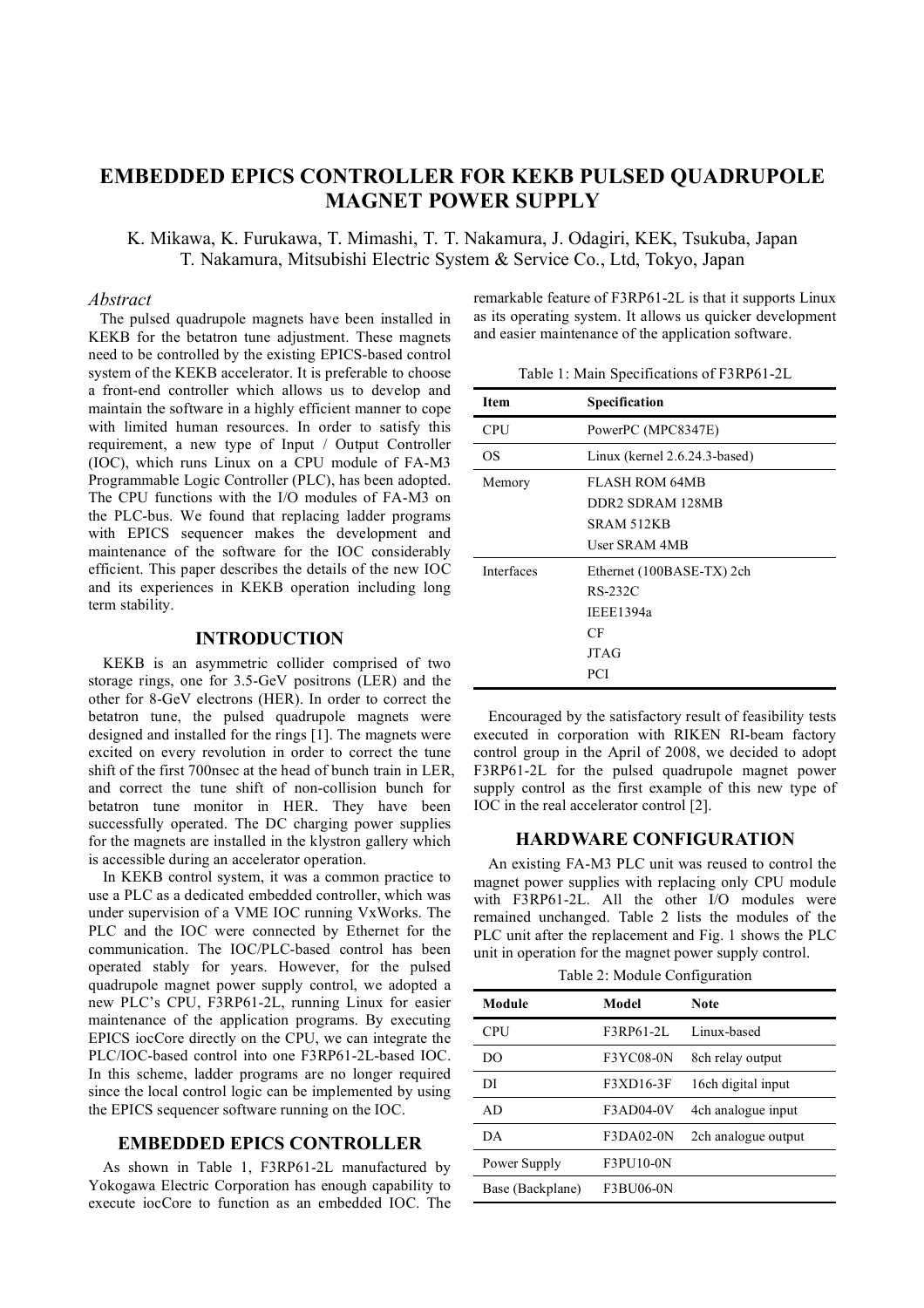

Figure 1: F3RP61 in operation for the pulsed quadrupole magnet power supply

More capable power supply module was recommended for the use of F3RP61-2L since it consumes more power than ordinary PLC's CPUs of FA-M3. We, however, have not experienced any problems with the configuration so far.

The whole control subsystem of the pulsed quadrupole magnet power supplies is shown in Fig. 2.



Figure 2: Configuration of pulsed quadrupole magnet power supply control system

# **SOFTWARE CONFIGURATION**

This section describes the configuration of the software on the target as well as the host machine used to develop the application.

## *Target Software Configuration*

The Board Support Package (BSP) of the F3RP61-2L CPU includes the kernel modified and pre-built for the CPU, a driver kernel module for accessing the I/O modules of the FA-M3 PLC, busyBox as the user level commands and other libraries to develop application programs.

Many different options are available in configuring the software on the target, i.e., the F3RP61-2L-based IOC. In order to make the F3RP61-2L-based IOC as a standalone system, we installed Linux system on the CF card in the CPU. On the other hand, we left the cross-compiled binaries of EPICS programs on the host computer considering the ease of application development and their version control. To let the F3RP61-based IOC download the executable file of iocCore upon the boot up, the Linux on the CF was configured so that it mounts the file system of the host computer.

#### *Development Environment*

In order to develop application programs for F3RP61- 2L, a Linux/x86-based host computer is required. Once the build tool chain for cross development included in the BSP were installed on the host computer, all we needed to build iocCore was to arrange a few files under the "base/configure" to specify the path to the build tool chain in the Makefiles. All the source code of iocCore was able to be compiled without any modifications [2]. The EPICS application development environment was created with the standard Perl script (makeBaseApp.pl) in the EPICS base.

#### *Device Support*

By running iocCore directly on the F3RP61-2L CPU, device support can be implemented just by wrapping